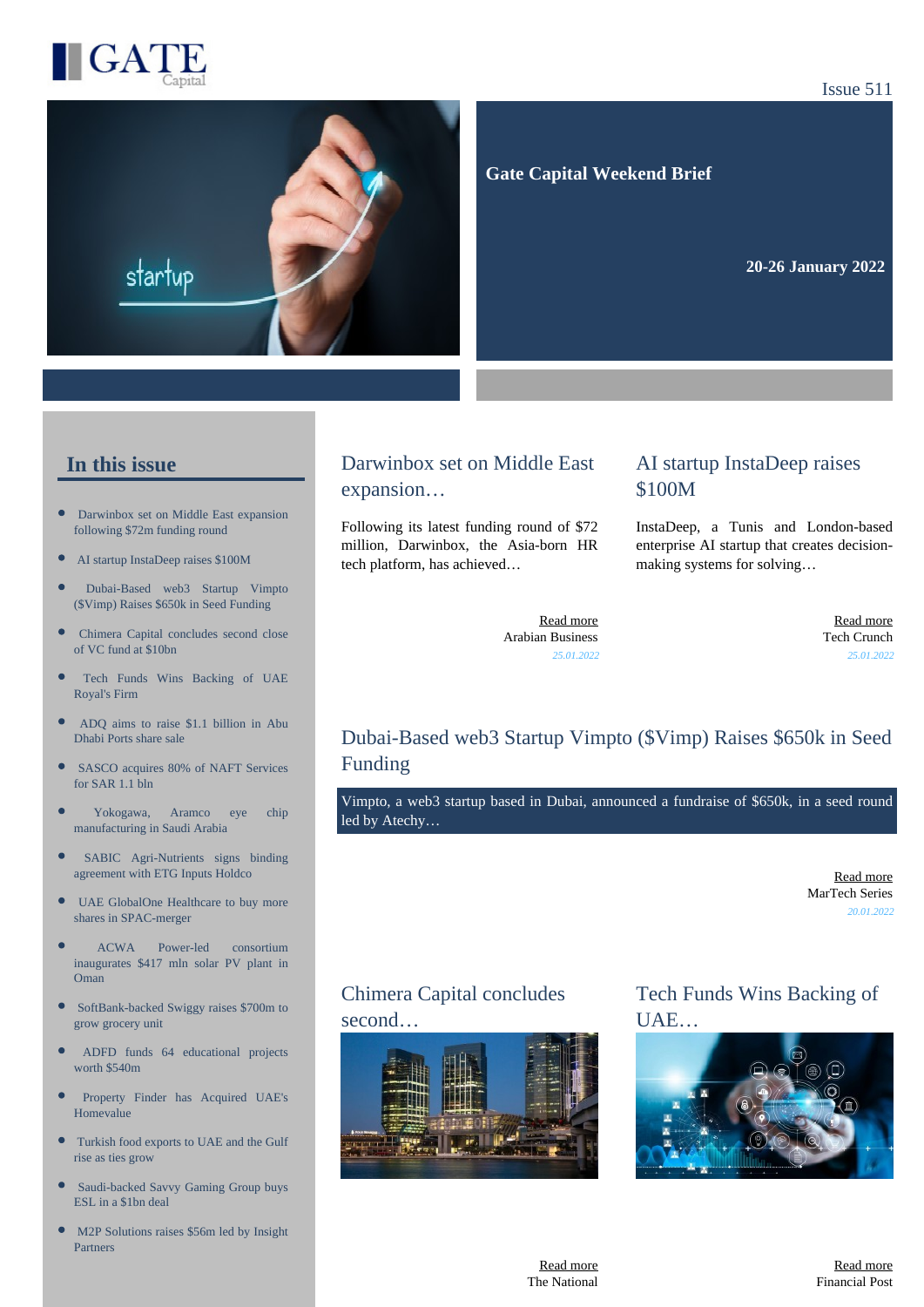ADQ aims to raise \$1.1 billion in Abu Dhabi…

 Sovereign wealth fund ADQ is seeking to raise as much as \$1.1 billion by selling shares in Abu Dhabi Ports, according to people familiar with the matter.

# SASCO acquires 80% of NAFT Services for…

 Saudi Automotive Services Co. (SASCO) announced the acquisition of an 80% stake in NAFT Services Co. for SAR 1.1 billion, according to a bourse filing.

## Yokogawa, Aramco eye chip manufacturing…

 The parent company of Yokogawa Saudi Arabia Company, Tokyo-based Yokogawa Electric Corporation, has signed memorandum of understanding (MoU) with Aramco.

 [Read more](https://gatecapital.net/back_office/newsletters/tracking/5620/653) Arabian Business *26.01.2022*  [Read more](https://gatecapital.net/back_office/newsletters/tracking/5617/653) Argaam *26.01.2022*

 [Read more](https://gatecapital.net/back_office/newsletters/tracking/5623/653) Trade Arabia *26.01.2022*

## SABIC Agri-Nutrients signs binding agreement…

 SABIC Agri-Nutrients Co. signed today, Jan. 24, a binding agreement to acquire a 49% stake in ETG Inputs Holdco Ltd. for an enterprise value of \$320 million (SAR 1.2 billion), the company said in a filing to Tadawul.

#### UAE GlobalOne Healthcare to buy more shares…

 The UAE's GlobalOne Healthcare Holding (GHH) said on Tuesday it has bought more shares in biopharma firm Alvotech, which GHH said is expected to go public in the first half of this year via a merger with a special purpose acquisition company (SPAC) backed by Oaktree Capital Management L.P.

#### ACWA Power-led consortium inaugurates \$417…

 A consortium consisting of ACWA Power, Gulf Investment Corporation (GIC), and Alternative Energy Projects Co. (AEPC), inaugurated, on Jan. 24, Ibri 2 solar independent power project (IPP) in Oman, worth \$417 million.

 [Read more](https://gatecapital.net/back_office/newsletters/tracking/5610/653) Argaam *24.01.2022*  [Read more](https://gatecapital.net/back_office/newsletters/tracking/5624/653) Zawya *25.01.2022*  [Read more](https://gatecapital.net/back_office/newsletters/tracking/5630/653) Argaam *25.01.2022*

## SoftBank-backed Swiggy raises \$700m to grow…

 Indian food-delivery platform Swiggy raised \$700 million from investors led by Invesco to expand its on-demand grocery service as demand rises.

#### ADFD funds 64 educational projects worth…

 During its pioneering 50-year journey, the Abu Dhabi Fund for Development has funded 64 educational projects worth a total of AED2 billion (\$540 million) across 15 developing countries in the world.

## Property Finder has Acquired UAE's Homevalue

 The MENA-based Real Estate firm Property Finder delves further into the world of PropTech, acquiring Dubai-based Homevalue. Through this power merger, Homevalue will be able to transfer its market and full-stack to Property Finders to act as one entity.

 [Read more](https://gatecapital.net/back_office/newsletters/tracking/5613/653) Arabian Business *24.01.2022*

 [Read more](https://gatecapital.net/back_office/newsletters/tracking/5619/653) Trade Arabia *25.01.2022*  [Read more](https://gatecapital.net/back_office/newsletters/tracking/5618/653) Magnitt *20.01.2022*